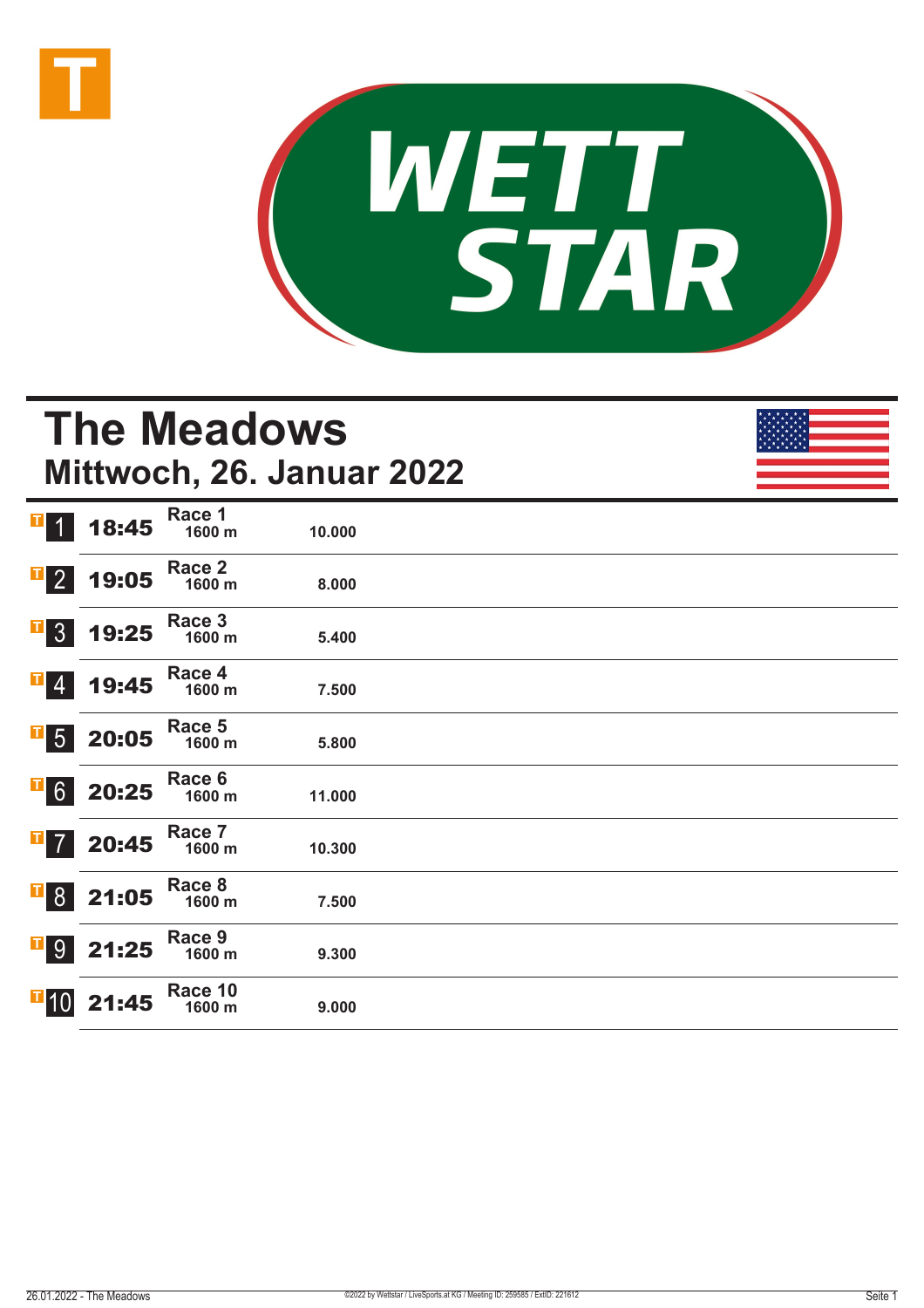| Aint Watching            |    | Count Chocalot         |    | Ghetto Boy         |    | Mae's Diamond           | 10 | Sassy Sophia          |    |
|--------------------------|----|------------------------|----|--------------------|----|-------------------------|----|-----------------------|----|
| Alexis May Hanover       |    | Cuonthebackstretch     |    | Grevisthenewred    |    | Major Impact            |    | Shade Of Gravson      |    |
| All Day Sunshine         |    | Dancin' Anna           | 9  | Heavy Handed Hanna |    | Marced In Faith         | 10 | Shining Jewels        |    |
| Always Be Cool           |    | Disco Harriet          | 10 | <b>Hired Luck</b>  |    | Media Buzz              |    | Show Em All Lindy     |    |
| Amelias Courage A        |    | Dome With Kisses       | 10 | Ice Breakers K     |    | Mensa                   |    | Show The Will         |    |
| American Sombrero        |    | Dorothy's Legacy       |    | In Love Again      |    | Morning Shadow          |    | Sin City Lori         |    |
| Anurka                   |    | Dry Ridge Allie        | 10 | Irish Daydream     | 10 | Nanny Finn              |    | Spanish Dream         |    |
| <b>Bad Shot</b>          |    | Easy Three             |    | It's So Fluffy     |    | Notwhatshesaid          |    | Standing Respect      |    |
| <b>Bad Tigress</b>       |    | Ellasen                |    | Jula Magician      |    | Opportunist             |    | Stonebridge Armour    |    |
| <b>Betty Clocker</b>     | 10 | <b>Exhibition Dav</b>  |    | Just Zip It        |    | Our G G                 |    | Stormy Beachgirl      | 10 |
| <b>Big Bad Mosa</b>      |    | Fawn De Touch          |    | Keystone Stevie    |    | Patrick's Wav           |    | <b>Stormy Dangles</b> |    |
| Biggiessecondshot        |    | <b>Feathers Finale</b> |    | Lanev              |    | Petro Hall              |    | Swanful Grace         |    |
| Bone A Fide Babe         |    | Fire Shine             |    | Lars Perry         |    | Pilot Hanover           |    | T J Machs Me          |    |
| Cafe Americano           |    | Flirtnroundtwn         | 10 | Leave Her Wild     |    | <b>Plumville Prince</b> |    | Tanzanite Trixx       |    |
| Call To Post             |    | <b>Furious Fast</b>    |    | Love Of Prayers    |    | Poker Play              |    | Tbtwelve              |    |
| Cash For Gold            |    | <b>Garrett Scores</b>  |    | L-T Turbo          |    | Prairie Ginger          |    | The Funk              |    |
| Circle The Page          |    | Garysalwaysright       |    | Luvcrunchess       |    | R Herbie Blue Chip      |    | <b>Tobins Secret</b>  |    |
| <b>Completed Promise</b> |    | Gators Ben Winning     |    | Mach Me Onemore    |    | Rockin Zendava          |    | Westmont Z Tam        |    |

## **WANN STARTET IHR JOCKEY / FAHRER...**

| Aaron Johnston<br>Brady Brown | 1,2,3,4,5,6,7,8,9,10 | Aaron Merriman<br>Brian Zendt       | 1.2.3.4.5.6.7.8.9.10<br>2,3,4,6,7,8 | Andrew Naser<br><b>Bryce Brocklehurst</b> | 6.10             |  |
|-------------------------------|----------------------|-------------------------------------|-------------------------------------|-------------------------------------------|------------------|--|
| Dan Charlino<br>Doug Snyder   | 2,3,4,6,7,8          | Dan Rawlings<br><b>Hunter Mvers</b> | 9.10<br>1.2.3.4.5.6.7.8.9           | Dave Palone<br>James Dodson               | 3,5,6,7,8,9,10   |  |
| Jeremy Indof                  | 1,2,4,5,7,8,9,10     | Jim Pantaleano                      | 1.2.3.4.5.6.7.8.9.10                | Ridge Warren                              | 1,3,4,6,7,8,9,10 |  |
| Shawn Johnston                | 5.6.10               | Wilbur Yoder                        | 1,2,4,5,7,9,10                      |                                           |                  |  |

## **WANN STARTET IHR TRAINER...**

| Aaron Johnston        |            | Alan Davadik            |         | Amanda Shaw           | 10  | Andy Rickert          |       |
|-----------------------|------------|-------------------------|---------|-----------------------|-----|-----------------------|-------|
| Ashley Brown          | 1,5        | Brady Jenson            | 10      | <b>Brandon Presto</b> | 5,8 | Brian Indof           | 10    |
| Chas Norris           | 8,9        | Chris Oluvic            |         | Cory Kreiser          |     | Dan Walski            |       |
| Dana Kahrig           | 4,6,7,8,10 | Dane Snyder             | 1, 2, 7 | David Zito            |     | Dean Collins          |       |
| Dirk Simpson          |            | Ed Mc Neight Jr         | 10      | Gary Johnston         | 10  | Gerald Lee Jr         |       |
| Irwin Rosenthal       |            | J L Adams               |         | Jannice Shuter        |     | Jason Robinson        | 3,6,9 |
| Jason Shaw            |            | Jeffrey Indof           |         | John Sullivan         | 7,9 | <b>Justin Mullett</b> |       |
| Justin Pirillo        |            | <b>Kelly Stackowicz</b> |         | Kevin Johnson         |     | Lester Mullet         |       |
| Lou Goans             | 4,10       | Mark Goldberg           | 5,7     | Michael Brocklehurst  | 10  | Micheal Wallace       |       |
| Miles Wollam          |            | Nathan Bresnahan        |         | Nicholas Kozar        |     | Paul Corey            |       |
| Peter Stratton        | 2,5,9,10   | Randy Bendis            | 6,8     | Rebecca Titus         |     | <b>Rich Gillock</b>   | 4,5,6 |
| Richard Perfido       | 2.6.7.8    | <b>Rick Beinhauer</b>   |         | Ronald Lineweaver     | 1.5 | Sandra Sokol          |       |
| Santiago Porfilio     |            | Sarah Andrews           |         | Steve Owens           |     | Steven Bush           |       |
| <b>Steven Walters</b> | 3,8        | Tim Twaddle             | 1.10    | <b>Todd Keith</b>     |     | Wilbur Yoder          |       |
| <b>William Popio</b>  |            | <b>William Provost</b>  | 2,6,8   | <b>William Zendt</b>  |     |                       |       |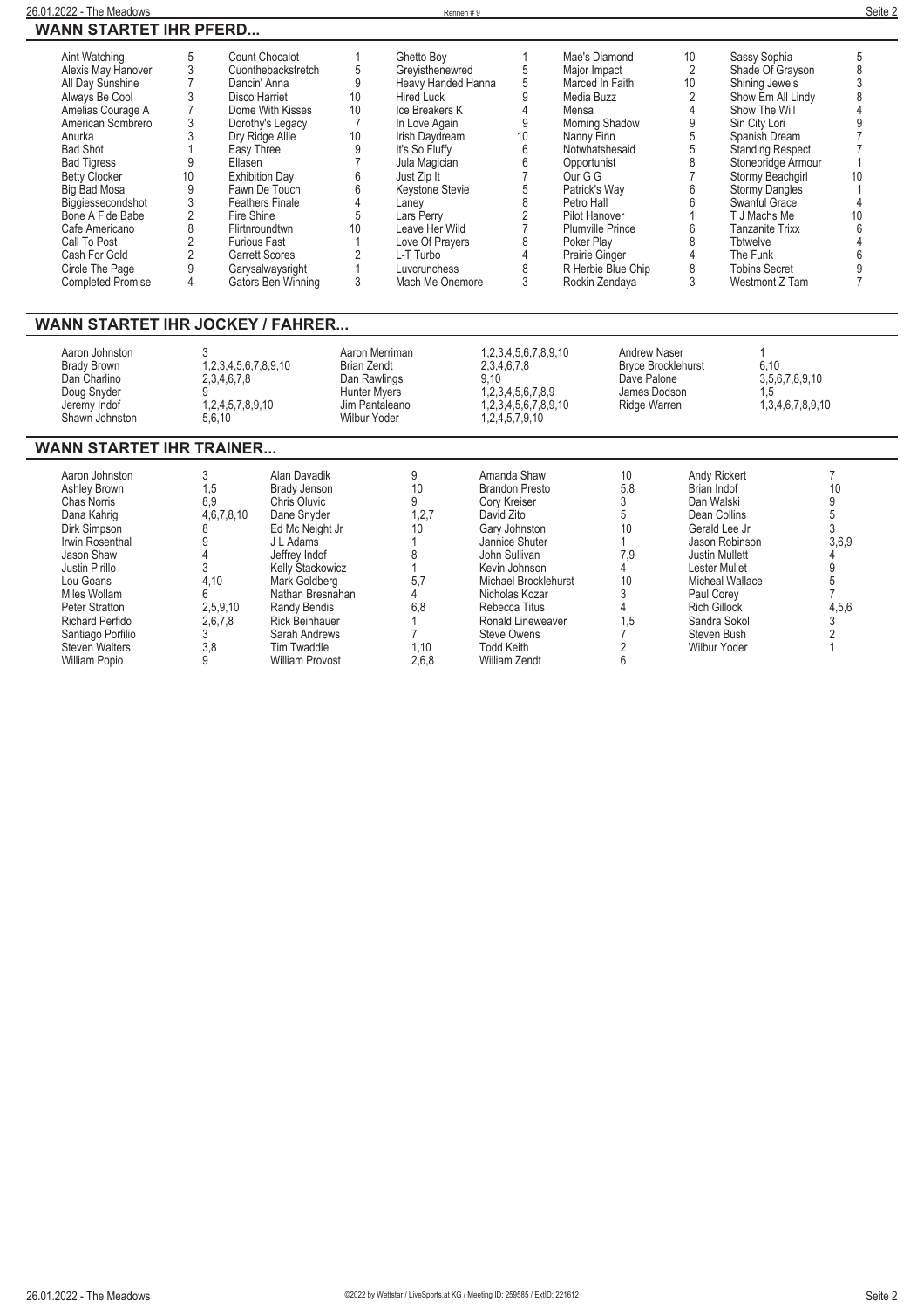**10.000 Race 1 Rennpreis: 10.000**

**1600 m**

**1 18:45**

**CD 3-6YO NW 4 EXT PM RACES OR \$30,000 LIFE. AE: 3-6YO|F& M NW 5 EXT PM RACES OR \$40,000 LIFE MORNING LINE:|5-2-1-9 NO.4 - FIRST TIME LASIX R.WARREN - #1 OR 7** 

| <b>Furious Fast</b><br>4<br>5j. rotbraun S (Muscle Massive - Shesfastandf<br>Trainer: Rick Beinhauer<br>Besitzer: Richard C Beinhauer, Venetia,<br>79.4<br><b>Ridge Warren</b><br>ML: 7,0<br><b>Who Made Who</b><br>$\overline{\mathbf{2}}$<br>4j. rotbraun S (Creatine - Sheema Star)<br>Trainer: Ashley Brown<br>Besitzer: Christopher S Shaw, Washingt<br>63.5<br><b>Brady Brown</b><br>ML: 35,0<br><b>Bad Shot</b><br>3<br>4j. rotbraun S (Mr Cantab - Sam's Princess)<br>Trainer: Jannice Shuter<br>Besitzer: Jeffrey J Baker, Alexandria, In;<br>86.2<br>Jeremy Indof<br>ML: 16,0<br>Garysalwaysright<br>4<br>4j. rotbraun W (Dontyouforgetit - Jj's Message)<br>Trainer: Wilbur Yoder<br>Besitzer: Yoder Racing Llc, Washington<br>63.5<br><b>Wilbur Yoder</b><br>ML: 9,0<br><b>Stonebridge Armour</b><br>5<br>4j. rotbraun W (Muscle Mass - Armbro Vanqui<br>Trainer: J L Adams<br>Besitzer: Martin A Valentic, Canonsburg<br>68.0<br>Jim Pantaleano<br>ML: 28,0<br><b>Count Chocalot</b><br>6<br>5j. rotbraun W (Yankee Glide - Chocolate Han<br>Trainer: Ronald Lineweaver<br>Besitzer: James Calvin Dodson, Maurer<br>72.6<br><b>James Dodson</b><br>ML: 21,0<br><b>Ghetto Boy</b><br>7<br>4j. rotbraun W (Cantab Hall - Galloway)<br>Trainer: Tim Twaddle<br>Besitzer: Ryan J Popovich, Carnegie, Pa<br>88.5<br><b>Aaron Merriman</b><br>ML: 21,0<br><b>Pilot Hanover</b><br>8<br>4j. rotbraun W (Southwind Frank - Perfect Cha<br>Trainer: Kelly Stackowicz<br>Besitzer: Kelly J Stackowicz, Canonsbu<br>70.3<br><b>Andrew Naser</b><br>ML: 21,0<br><b>Stormy Dangles</b><br>4j. rotbraun S (Trixton - Miss Dangles)<br>9<br>Trainer: Dane Snyder<br>Besitzer: Danielle Lee Snyder, Washing<br>59.0<br><b>Hunter Myers</b><br>ML: 8,0<br>Ergebnis:<br>Quoten: | 1600 |  |
|----------------------------------------------------------------------------------------------------------------------------------------------------------------------------------------------------------------------------------------------------------------------------------------------------------------------------------------------------------------------------------------------------------------------------------------------------------------------------------------------------------------------------------------------------------------------------------------------------------------------------------------------------------------------------------------------------------------------------------------------------------------------------------------------------------------------------------------------------------------------------------------------------------------------------------------------------------------------------------------------------------------------------------------------------------------------------------------------------------------------------------------------------------------------------------------------------------------------------------------------------------------------------------------------------------------------------------------------------------------------------------------------------------------------------------------------------------------------------------------------------------------------------------------------------------------------------------------------------------------------------------------------------------------------------------------------------------------------------------------------------------------------------|------|--|
|                                                                                                                                                                                                                                                                                                                                                                                                                                                                                                                                                                                                                                                                                                                                                                                                                                                                                                                                                                                                                                                                                                                                                                                                                                                                                                                                                                                                                                                                                                                                                                                                                                                                                                                                                                            |      |  |
|                                                                                                                                                                                                                                                                                                                                                                                                                                                                                                                                                                                                                                                                                                                                                                                                                                                                                                                                                                                                                                                                                                                                                                                                                                                                                                                                                                                                                                                                                                                                                                                                                                                                                                                                                                            |      |  |
|                                                                                                                                                                                                                                                                                                                                                                                                                                                                                                                                                                                                                                                                                                                                                                                                                                                                                                                                                                                                                                                                                                                                                                                                                                                                                                                                                                                                                                                                                                                                                                                                                                                                                                                                                                            |      |  |
|                                                                                                                                                                                                                                                                                                                                                                                                                                                                                                                                                                                                                                                                                                                                                                                                                                                                                                                                                                                                                                                                                                                                                                                                                                                                                                                                                                                                                                                                                                                                                                                                                                                                                                                                                                            |      |  |
|                                                                                                                                                                                                                                                                                                                                                                                                                                                                                                                                                                                                                                                                                                                                                                                                                                                                                                                                                                                                                                                                                                                                                                                                                                                                                                                                                                                                                                                                                                                                                                                                                                                                                                                                                                            |      |  |
|                                                                                                                                                                                                                                                                                                                                                                                                                                                                                                                                                                                                                                                                                                                                                                                                                                                                                                                                                                                                                                                                                                                                                                                                                                                                                                                                                                                                                                                                                                                                                                                                                                                                                                                                                                            |      |  |
|                                                                                                                                                                                                                                                                                                                                                                                                                                                                                                                                                                                                                                                                                                                                                                                                                                                                                                                                                                                                                                                                                                                                                                                                                                                                                                                                                                                                                                                                                                                                                                                                                                                                                                                                                                            |      |  |
|                                                                                                                                                                                                                                                                                                                                                                                                                                                                                                                                                                                                                                                                                                                                                                                                                                                                                                                                                                                                                                                                                                                                                                                                                                                                                                                                                                                                                                                                                                                                                                                                                                                                                                                                                                            |      |  |
|                                                                                                                                                                                                                                                                                                                                                                                                                                                                                                                                                                                                                                                                                                                                                                                                                                                                                                                                                                                                                                                                                                                                                                                                                                                                                                                                                                                                                                                                                                                                                                                                                                                                                                                                                                            |      |  |
|                                                                                                                                                                                                                                                                                                                                                                                                                                                                                                                                                                                                                                                                                                                                                                                                                                                                                                                                                                                                                                                                                                                                                                                                                                                                                                                                                                                                                                                                                                                                                                                                                                                                                                                                                                            |      |  |
|                                                                                                                                                                                                                                                                                                                                                                                                                                                                                                                                                                                                                                                                                                                                                                                                                                                                                                                                                                                                                                                                                                                                                                                                                                                                                                                                                                                                                                                                                                                                                                                                                                                                                                                                                                            |      |  |
|                                                                                                                                                                                                                                                                                                                                                                                                                                                                                                                                                                                                                                                                                                                                                                                                                                                                                                                                                                                                                                                                                                                                                                                                                                                                                                                                                                                                                                                                                                                                                                                                                                                                                                                                                                            |      |  |
|                                                                                                                                                                                                                                                                                                                                                                                                                                                                                                                                                                                                                                                                                                                                                                                                                                                                                                                                                                                                                                                                                                                                                                                                                                                                                                                                                                                                                                                                                                                                                                                                                                                                                                                                                                            |      |  |
|                                                                                                                                                                                                                                                                                                                                                                                                                                                                                                                                                                                                                                                                                                                                                                                                                                                                                                                                                                                                                                                                                                                                                                                                                                                                                                                                                                                                                                                                                                                                                                                                                                                                                                                                                                            |      |  |
|                                                                                                                                                                                                                                                                                                                                                                                                                                                                                                                                                                                                                                                                                                                                                                                                                                                                                                                                                                                                                                                                                                                                                                                                                                                                                                                                                                                                                                                                                                                                                                                                                                                                                                                                                                            |      |  |
|                                                                                                                                                                                                                                                                                                                                                                                                                                                                                                                                                                                                                                                                                                                                                                                                                                                                                                                                                                                                                                                                                                                                                                                                                                                                                                                                                                                                                                                                                                                                                                                                                                                                                                                                                                            |      |  |
|                                                                                                                                                                                                                                                                                                                                                                                                                                                                                                                                                                                                                                                                                                                                                                                                                                                                                                                                                                                                                                                                                                                                                                                                                                                                                                                                                                                                                                                                                                                                                                                                                                                                                                                                                                            |      |  |
|                                                                                                                                                                                                                                                                                                                                                                                                                                                                                                                                                                                                                                                                                                                                                                                                                                                                                                                                                                                                                                                                                                                                                                                                                                                                                                                                                                                                                                                                                                                                                                                                                                                                                                                                                                            |      |  |
|                                                                                                                                                                                                                                                                                                                                                                                                                                                                                                                                                                                                                                                                                                                                                                                                                                                                                                                                                                                                                                                                                                                                                                                                                                                                                                                                                                                                                                                                                                                                                                                                                                                                                                                                                                            |      |  |
|                                                                                                                                                                                                                                                                                                                                                                                                                                                                                                                                                                                                                                                                                                                                                                                                                                                                                                                                                                                                                                                                                                                                                                                                                                                                                                                                                                                                                                                                                                                                                                                                                                                                                                                                                                            |      |  |
|                                                                                                                                                                                                                                                                                                                                                                                                                                                                                                                                                                                                                                                                                                                                                                                                                                                                                                                                                                                                                                                                                                                                                                                                                                                                                                                                                                                                                                                                                                                                                                                                                                                                                                                                                                            |      |  |
|                                                                                                                                                                                                                                                                                                                                                                                                                                                                                                                                                                                                                                                                                                                                                                                                                                                                                                                                                                                                                                                                                                                                                                                                                                                                                                                                                                                                                                                                                                                                                                                                                                                                                                                                                                            |      |  |
|                                                                                                                                                                                                                                                                                                                                                                                                                                                                                                                                                                                                                                                                                                                                                                                                                                                                                                                                                                                                                                                                                                                                                                                                                                                                                                                                                                                                                                                                                                                                                                                                                                                                                                                                                                            |      |  |
|                                                                                                                                                                                                                                                                                                                                                                                                                                                                                                                                                                                                                                                                                                                                                                                                                                                                                                                                                                                                                                                                                                                                                                                                                                                                                                                                                                                                                                                                                                                                                                                                                                                                                                                                                                            |      |  |
|                                                                                                                                                                                                                                                                                                                                                                                                                                                                                                                                                                                                                                                                                                                                                                                                                                                                                                                                                                                                                                                                                                                                                                                                                                                                                                                                                                                                                                                                                                                                                                                                                                                                                                                                                                            |      |  |
|                                                                                                                                                                                                                                                                                                                                                                                                                                                                                                                                                                                                                                                                                                                                                                                                                                                                                                                                                                                                                                                                                                                                                                                                                                                                                                                                                                                                                                                                                                                                                                                                                                                                                                                                                                            |      |  |
|                                                                                                                                                                                                                                                                                                                                                                                                                                                                                                                                                                                                                                                                                                                                                                                                                                                                                                                                                                                                                                                                                                                                                                                                                                                                                                                                                                                                                                                                                                                                                                                                                                                                                                                                                                            |      |  |
|                                                                                                                                                                                                                                                                                                                                                                                                                                                                                                                                                                                                                                                                                                                                                                                                                                                                                                                                                                                                                                                                                                                                                                                                                                                                                                                                                                                                                                                                                                                                                                                                                                                                                                                                                                            |      |  |
|                                                                                                                                                                                                                                                                                                                                                                                                                                                                                                                                                                                                                                                                                                                                                                                                                                                                                                                                                                                                                                                                                                                                                                                                                                                                                                                                                                                                                                                                                                                                                                                                                                                                                                                                                                            |      |  |
|                                                                                                                                                                                                                                                                                                                                                                                                                                                                                                                                                                                                                                                                                                                                                                                                                                                                                                                                                                                                                                                                                                                                                                                                                                                                                                                                                                                                                                                                                                                                                                                                                                                                                                                                                                            |      |  |
|                                                                                                                                                                                                                                                                                                                                                                                                                                                                                                                                                                                                                                                                                                                                                                                                                                                                                                                                                                                                                                                                                                                                                                                                                                                                                                                                                                                                                                                                                                                                                                                                                                                                                                                                                                            |      |  |
|                                                                                                                                                                                                                                                                                                                                                                                                                                                                                                                                                                                                                                                                                                                                                                                                                                                                                                                                                                                                                                                                                                                                                                                                                                                                                                                                                                                                                                                                                                                                                                                                                                                                                                                                                                            |      |  |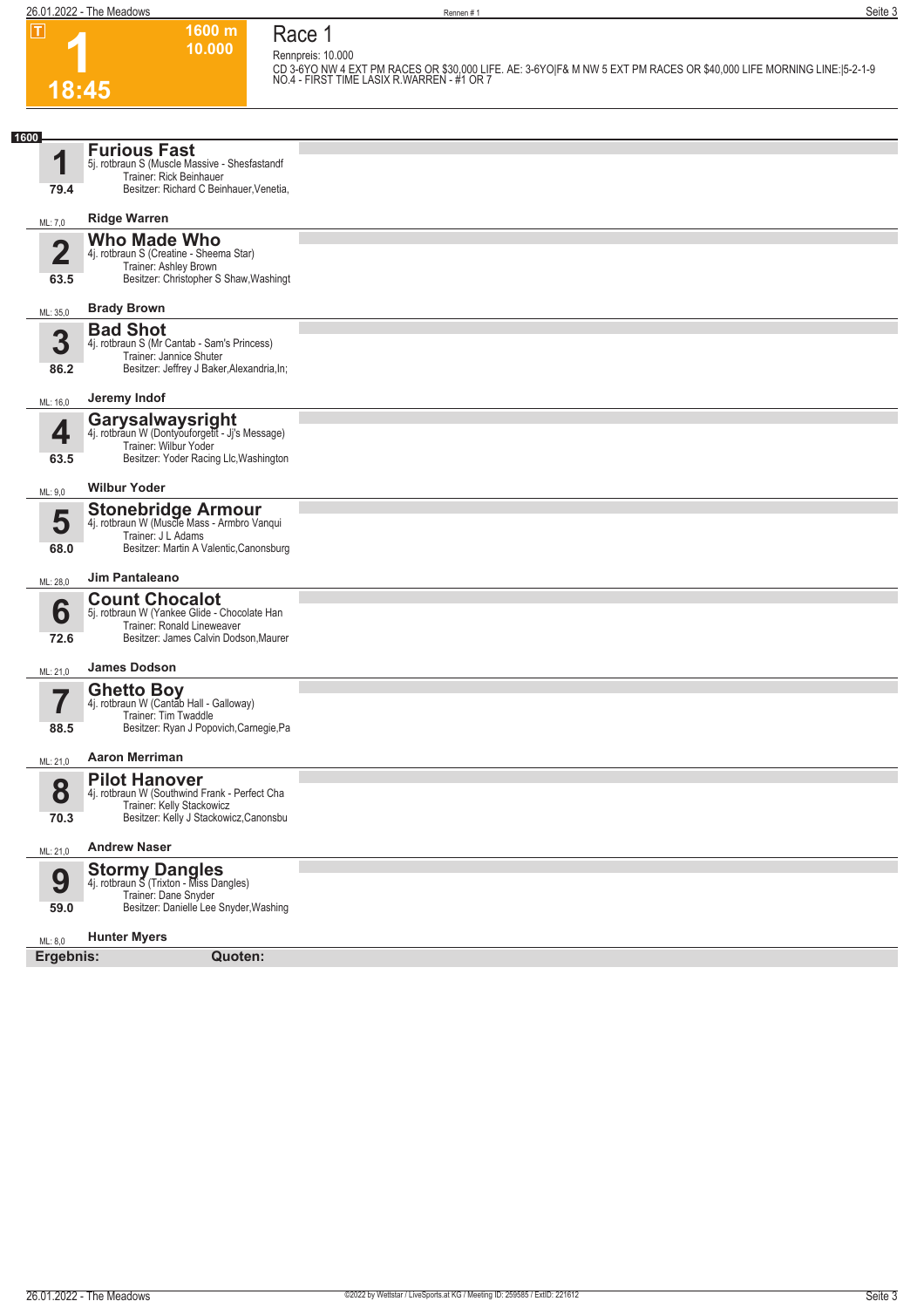

## **Race 2 Rennpreis: 8.000**

**1600 m 8.000** 

**CD ALL AGES NW \$4800 LAST 5 STARTS W/O \$38,000 IN 2021|NE MORNING LINE: 4-2-5-1 H.MYERS - #1,5 OR 8 NO`S 2 &|8 AND 5 & 6 - UNCOUPLED BY PERMISSION OF PHRC** 

| 1600                            |                                                                                                                                                                  |                                                                                  |                               |                              |                                                                                |                                                                                                                                                                                                                                                |
|---------------------------------|------------------------------------------------------------------------------------------------------------------------------------------------------------------|----------------------------------------------------------------------------------|-------------------------------|------------------------------|--------------------------------------------------------------------------------|------------------------------------------------------------------------------------------------------------------------------------------------------------------------------------------------------------------------------------------------|
| 1<br>59.0                       | <b>Call To Post</b><br>13j. rotbraun W (Tom Ridge - Poster Princess)<br>Trainer: Dane Snyder<br>Besitzer: Danielle Lee Snyder, Washing                           | 16.12 The Meadows<br>10.12 The Meadows<br>18.11 The Meadows<br>11.11 The Meadows | 4<br>6<br>1<br>$\overline{2}$ | 1600<br>1600<br>1600<br>1600 | 14.2 Palone Dave<br>48,4 Rawlings Dan<br>7,1 Snyder Douglas<br>4,6 Snyder Doug | Countmein, Nodoze, Bettercaviar<br>Unefoisdansmavie, Countmein, Nodoze<br>Calltopost, Austinsjonjon, Cantablindy<br>Nodoze, Calltopost, Cantablindy                                                                                            |
| ML: 6,0                         | <b>Hunter Myers</b>                                                                                                                                              | 05.11 The Meadows                                                                | $\mathbf{2}$                  | 1600                         | 8,0 Rawlings Dan                                                               | Selfishprincess, Calltopost, Driftaway                                                                                                                                                                                                         |
| $\overline{\mathbf{2}}$<br>63.5 | <b>Yankees Beast</b><br>6j. grau W (Yankee Glide - Fashion As)<br>Trainer: Peter Stratton<br>Besitzer: Peter T Stratton, Washington,                             |                                                                                  |                               |                              |                                                                                |                                                                                                                                                                                                                                                |
| ML: 4,0                         | <b>Wilbur Yoder</b>                                                                                                                                              |                                                                                  |                               |                              |                                                                                |                                                                                                                                                                                                                                                |
| 3<br>70.3                       | <b>Garrett Scores</b><br>9j. grau W (Sj's Caviar - Kj Hall)<br>Trainer: William Provost<br>Besitzer: William W Provost.Meadow L                                  |                                                                                  |                               |                              |                                                                                |                                                                                                                                                                                                                                                |
| ML: 13,0                        | <b>Dan Charlino</b>                                                                                                                                              |                                                                                  |                               |                              |                                                                                |                                                                                                                                                                                                                                                |
| 4                               | <b>Major Impact</b><br>8j. rotbraun W (Explosive Matter - Allusive)<br>Trainer: Todd Keith<br>Besitzer: Todd R Keith, Prosperity, Pa; R                          |                                                                                  |                               |                              |                                                                                |                                                                                                                                                                                                                                                |
| 88.5                            | <b>Aaron Merriman</b>                                                                                                                                            |                                                                                  |                               |                              |                                                                                |                                                                                                                                                                                                                                                |
| ML: 35,0                        |                                                                                                                                                                  |                                                                                  |                               |                              |                                                                                |                                                                                                                                                                                                                                                |
| 5                               | <b>Media Buzz</b><br>8j. rotbraun W (Explosive Matter - Lady Bar)<br>Trainer: Steven Bush                                                                        |                                                                                  |                               |                              |                                                                                |                                                                                                                                                                                                                                                |
| 86.2                            | Besitzer: Alvira L Fassett, Bridgeville, Pa                                                                                                                      |                                                                                  |                               |                              |                                                                                |                                                                                                                                                                                                                                                |
| ML: 5,0                         | Jeremy Indof                                                                                                                                                     |                                                                                  |                               |                              |                                                                                |                                                                                                                                                                                                                                                |
| 6<br>63.5                       | <b>Bone A Fide Babe</b><br>7j. rotbraun S (Cantab Hall - Bone A Fide)<br>Trainer: Steven Bush<br>Besitzer: Alvira L Fassett, Bridgeville, Pa                     |                                                                                  |                               |                              |                                                                                |                                                                                                                                                                                                                                                |
| ML: 21,0                        | <b>Brady Brown</b>                                                                                                                                               |                                                                                  |                               |                              |                                                                                |                                                                                                                                                                                                                                                |
| $\overline{\mathbf{7}}$<br>68.0 | <b>Lars Perry</b><br>8j. rotbraun W (Cantab Hall - Southwind Wasa<br>Trainer: Richard Perfido<br>Besitzer: Win Rhythm Stables Inc, Strou                         |                                                                                  |                               |                              |                                                                                |                                                                                                                                                                                                                                                |
| ML: 10,0                        | <b>Jim Pantaleano</b>                                                                                                                                            |                                                                                  |                               |                              |                                                                                |                                                                                                                                                                                                                                                |
| 8<br>69.9                       | <b>Cash For Gold</b><br>11j. rotbraun W (Cash Hall - Microwave Muscl<br>Trainer: Peter Stratton<br>Besitzer: Peter T Stratton, Washington,<br><b>Brian Zendt</b> | 14.10 Moh<br>10.10 Moh<br>26.09 Moh<br>19.09 Freehold                            | 1<br>6<br>1<br>1              | 1600<br>1600<br>1600<br>1600 | Hanney Joe                                                                     | ,3 Vanderkemp Michael C Cashforgold, Aventure, Justcallmeronald<br>1,1 Vanderkemp Michael C Sweetiehearts, Theresademoninme, Please<br>2,0 Vanderkemp Michael C Cashforgold, Fashiongoddess, Sweetieheart<br>Cashforgold, Jjalex, Ragazzodolce |
| ML: 21,0<br>Ergebnis:           | Quoten:                                                                                                                                                          |                                                                                  |                               |                              |                                                                                |                                                                                                                                                                                                                                                |
|                                 |                                                                                                                                                                  |                                                                                  |                               |                              |                                                                                |                                                                                                                                                                                                                                                |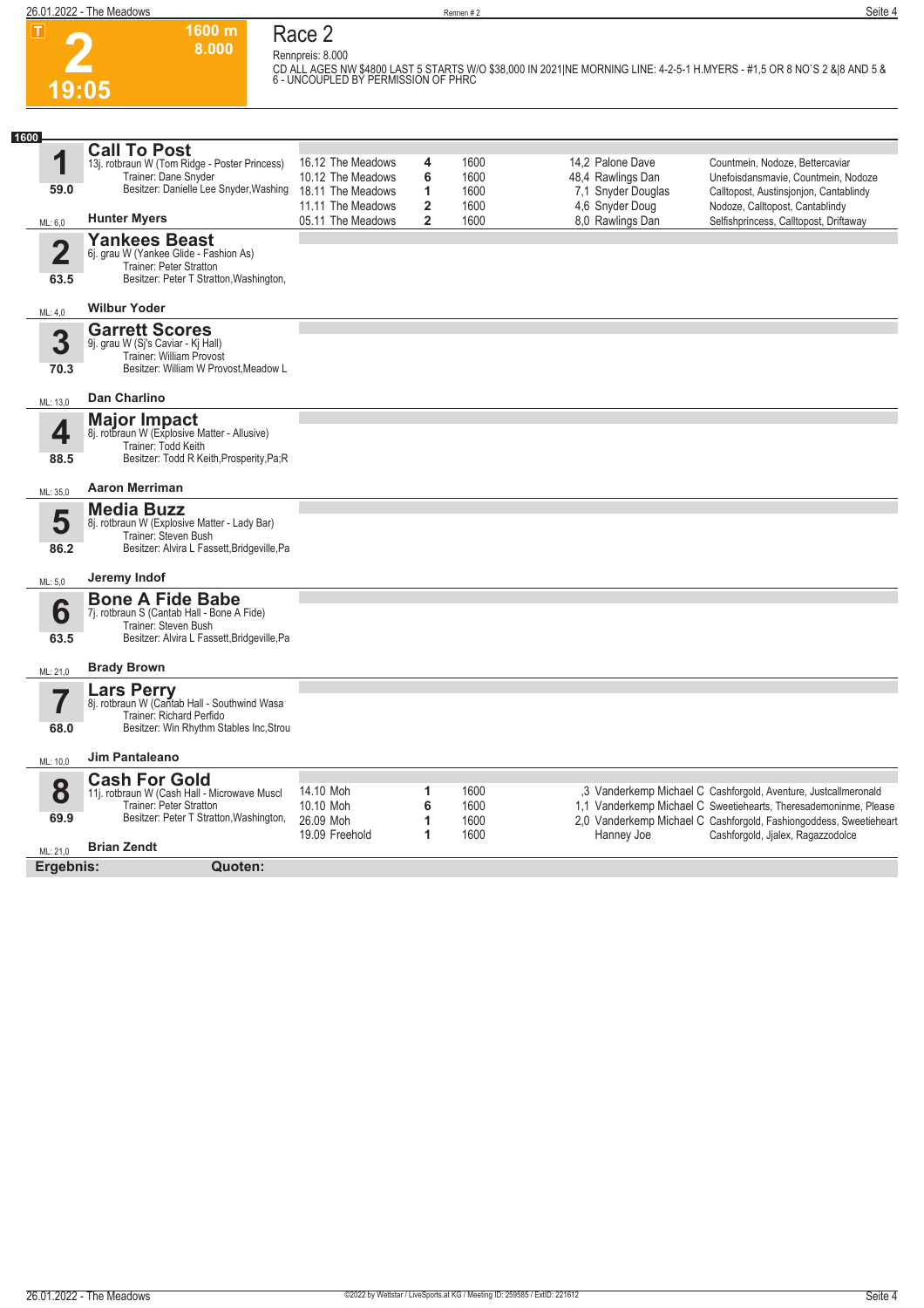## **Race 3**

**Rennpreis: 5.400**

**1600 m 5.400** 

**CLAIM F& M \$8000 W/A MORNING LINE: 5-3-7-9 D.PALONE -|#2 OR 4 R.WARREN - #6 OR 7; A.MERRIMAN - #8 OR 9** 

| 1600                            |                                                                                                                                                |                          |        |              |                                           |                                                                                        |
|---------------------------------|------------------------------------------------------------------------------------------------------------------------------------------------|--------------------------|--------|--------------|-------------------------------------------|----------------------------------------------------------------------------------------|
| 1                               | Gators Ben Winning<br>11j. grau S (Dontgetinmyway - Just Jenna)<br>Trainer: Gerald Lee Jr                                                      | 15.09 Dela<br>11.09 Scd  | 2<br>5 | 1600<br>1600 | 23,1 Ater Kyle<br>23.8 Barkerii Shawn D   | Cascadeserene, Gatorsbenwinning, Stirling<br>Ladyjulie, Godonlyknows, Theyluvmycherrie |
| 70.3                            | Besitzer: Gerald R Lee Jr, Coal Center,                                                                                                        | 04.09 Scd<br>14.08 Lewbg | 3<br>3 | 1600<br>1600 | 82,0 Barkerii Shawn<br>Thompsonjr Terry D | Gaptacular, Electricdancemove, Gatorsben<br>Riverrunsdeep, Gottawalktheline, Gatorsben |
| ML: 21,0                        | Dan Charlino                                                                                                                                   | 24.07 Scd                | 9      | 1600         | 33,2 Hall Tony                            | Colorsavirgin, Sandtillylace, Sectionlineaqua                                          |
| $\overline{\mathbf{2}}$<br>59.0 | <b>Biggiessecondshot</b><br>6j. rotbraun S (No Spin Zone - Big Dollar)<br>Trainer: Nicholas Kozar<br>Besitzer: Ksa, Oakdale, Pa                |                          |        |              |                                           |                                                                                        |
| ML: 8,0                         | <b>Hunter Myers</b>                                                                                                                            |                          |        |              |                                           |                                                                                        |
| 3<br>68.0                       | Always Be Cool<br>4j. rotbraun S (Always B Miki - Cool Treasure)<br>Trainer: Justin Pirillo<br>Besitzer: Vincent J Aiello, White Oak, Pa       |                          |        |              |                                           |                                                                                        |
| ML: 55,0                        | Jim Pantaleano                                                                                                                                 |                          |        |              |                                           |                                                                                        |
| 4<br>76.2                       | <b>Mach Me Onemore</b><br>5j. rotbraun S (Mach Three - Bon Ton Hanover<br>Trainer: Sandra Sokol<br>Besitzer: Jeffrey L Demiere, N Huntingd     |                          |        |              |                                           |                                                                                        |
| ML: 10,0                        | <b>Dave Palone</b>                                                                                                                             |                          |        |              |                                           |                                                                                        |
| 5<br>63.5                       | <b>Alexis May Hanover</b><br>7j. rotbraun S (Well Said - Art's Lady Diana)<br>Trainer: Cory Kreiser<br>Besitzer: Jason E Shaw, Scenery Hill, P |                          |        |              |                                           |                                                                                        |
| ML: 5,0                         | <b>Brady Brown</b>                                                                                                                             |                          |        |              |                                           |                                                                                        |
| 6<br>69.9                       | Rockin Zendaya<br>8j. rotbraun S (World Of Rocknroll - Manny Ma<br>Trainer: Steven Walters<br>Besitzer: P T Stable, Brick, Nj                  |                          |        |              |                                           |                                                                                        |
| ML: 21,0                        | <b>Brian Zendt</b>                                                                                                                             |                          |        |              |                                           |                                                                                        |
| 7<br>79.4                       | Anurka<br>6j. rotbraun S (Western Ideal - Arthroscopic)<br>Trainer: Santiago Porfilio<br>Besitzer: Santiago N Porfilio, Washingto              |                          |        |              |                                           |                                                                                        |
| ML: 6,0                         | <b>Ridge Warren</b>                                                                                                                            |                          |        |              |                                           |                                                                                        |
| 8<br>72.6                       | <b>Shining Jewels</b><br>5j. rotbraun S (Real Desire - Southwind Jewel)<br>Trainer: Aaron Johnston<br>Besitzer: Aimes Racing, Elma, la         |                          |        |              |                                           |                                                                                        |
| ML: 6,0                         | <b>Aaron Johnston</b>                                                                                                                          |                          |        |              |                                           |                                                                                        |
| 9<br>88.5                       | <b>American Sombrero</b><br>6j. rotbraun S (American Ideal - Chapeau)<br>Trainer: Jason Robinson<br>Besitzer: Lucky Label Stable Llc, Grove    |                          |        |              |                                           |                                                                                        |
| ML: 6,0                         | <b>Aaron Merriman</b>                                                                                                                          |                          |        |              |                                           |                                                                                        |
| Ergebnis:                       | Quoten:                                                                                                                                        |                          |        |              |                                           |                                                                                        |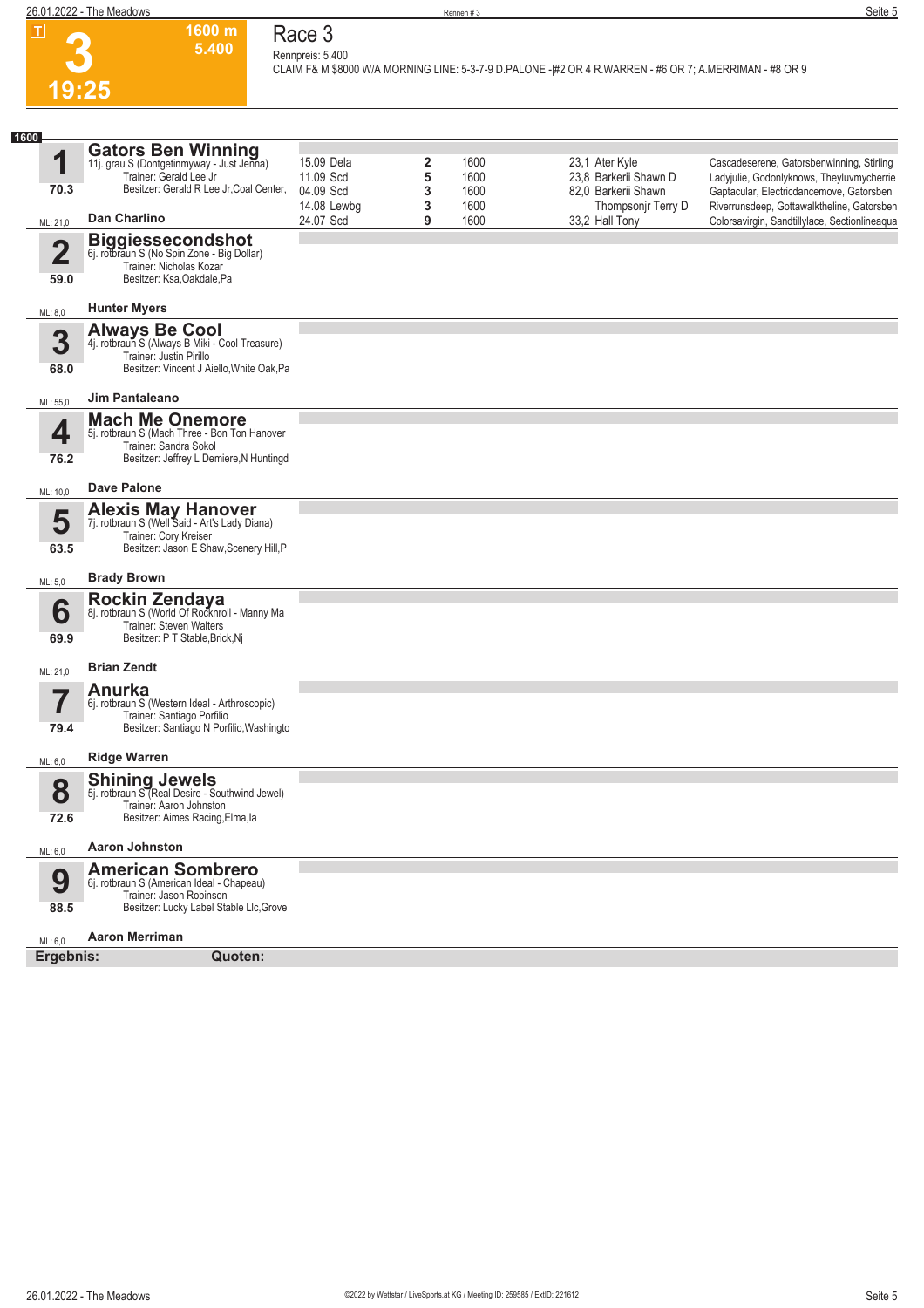## **4 19:45**

**Race 4 Rennpreis: 7.500**

**1600 m 7.500** 

**CD 3-6YO NW 1 EXT PM RACE OR \$5000 LIFE MORNING LINE:|3-6-2-4 A.MERRIMAN - #2 OR 6 B.ZENDT - #4 OR 5 NO`S 3|& 5 - UNCOUPLED BY PERMISSION OF PHRC** 

| 1600      |                                                                        |  |
|-----------|------------------------------------------------------------------------|--|
| и         | <b>Thtwelve</b>                                                        |  |
|           | 4j. grau W (Credit Winner - Hot Cha Cha)                               |  |
| 59.0      | Trainer: Nathan Bresnahan<br>Besitzer: Matthew A Miller, Cochranton,   |  |
|           |                                                                        |  |
| ML: 21,0  | <b>Hunter Myers</b>                                                    |  |
|           |                                                                        |  |
| Ø<br>◢    | L-T Turbo<br>4j. rotbraun W (Dredd - Lucky Tuffy)                      |  |
|           | Trainer: Kevin Johnson                                                 |  |
| 79.4      | Besitzer: Rockridge Racing Inc, Washin                                 |  |
|           |                                                                        |  |
| ML: 4,0   | <b>Ridge Warren</b>                                                    |  |
|           | <b>Show The Will</b>                                                   |  |
| 3         | 3j. rotbraun W (Possess The Will - Stage Sho<br>Trainer: Lou Goans     |  |
| 68.0      | Besitzer: Edwin L Goans, Houston, Pa; L                                |  |
|           |                                                                        |  |
| ML: 35,0  | Jim Pantaleano                                                         |  |
|           |                                                                        |  |
| 4         | <b>Prairie Ginger</b><br>4j. kastanie S (Diamond Goal - Lucy Testaross |  |
|           | Trainer: Justin Mullett<br>Besitzer: Justin R Mullett, Hadley, Pa      |  |
| 69.9      |                                                                        |  |
| ML: 6,0   | <b>Brian Zendt</b>                                                     |  |
|           | <b>Feathers Finale</b>                                                 |  |
| 5         | 3j. rotbraun S (Winning Mister - Yellow Feathe                         |  |
|           | Trainer: Lou Goans                                                     |  |
| 63.5      | Besitzer: Teresa I Heinnickel, Greensbu                                |  |
|           | <b>Brady Brown</b>                                                     |  |
| ML: 21,0  |                                                                        |  |
| 6         | <b>Mensa</b><br>4j. rotbraun S (Kadabra - The More You Know)           |  |
|           | Trainer: Dana Kahrig                                                   |  |
| 88.5      | Besitzer: Kahrig Racing Stable Co, Hick                                |  |
|           | <b>Aaron Merriman</b>                                                  |  |
| ML: 4,0   |                                                                        |  |
|           | <b>Ice Breakers K</b>                                                  |  |
|           | 3j. grau W (Winning Mister - Winter Star)<br>Trainer: Rich Gillock     |  |
| 63.5      | Besitzer: Richard D Gillock, Belle Verno                               |  |
|           |                                                                        |  |
| ML: 21,0  | <b>Wilbur Yoder</b>                                                    |  |
|           | <b>Completed Promise</b>                                               |  |
| 8         | 3j. rotbraun S (Crazed - Fox Valley Sommer)<br>Trainer: Rebecca Titus  |  |
| 70.3      | Besitzer: Rebecca L Titus, Houston, Pa                                 |  |
|           |                                                                        |  |
| ML: 21,0  | Dan Charlino                                                           |  |
|           | <b>Swanful Grace</b>                                                   |  |
| 9         | 4j. grau S (Swan For All - Graceful Way)                               |  |
| 86.2      | Trainer: Jason Shaw<br>Besitzer: Mason E Shaw, Scenery Hill, P         |  |
|           |                                                                        |  |
| ML: 21,0  | Jeremy Indof                                                           |  |
| Ergebnis: | Quoten:                                                                |  |
|           |                                                                        |  |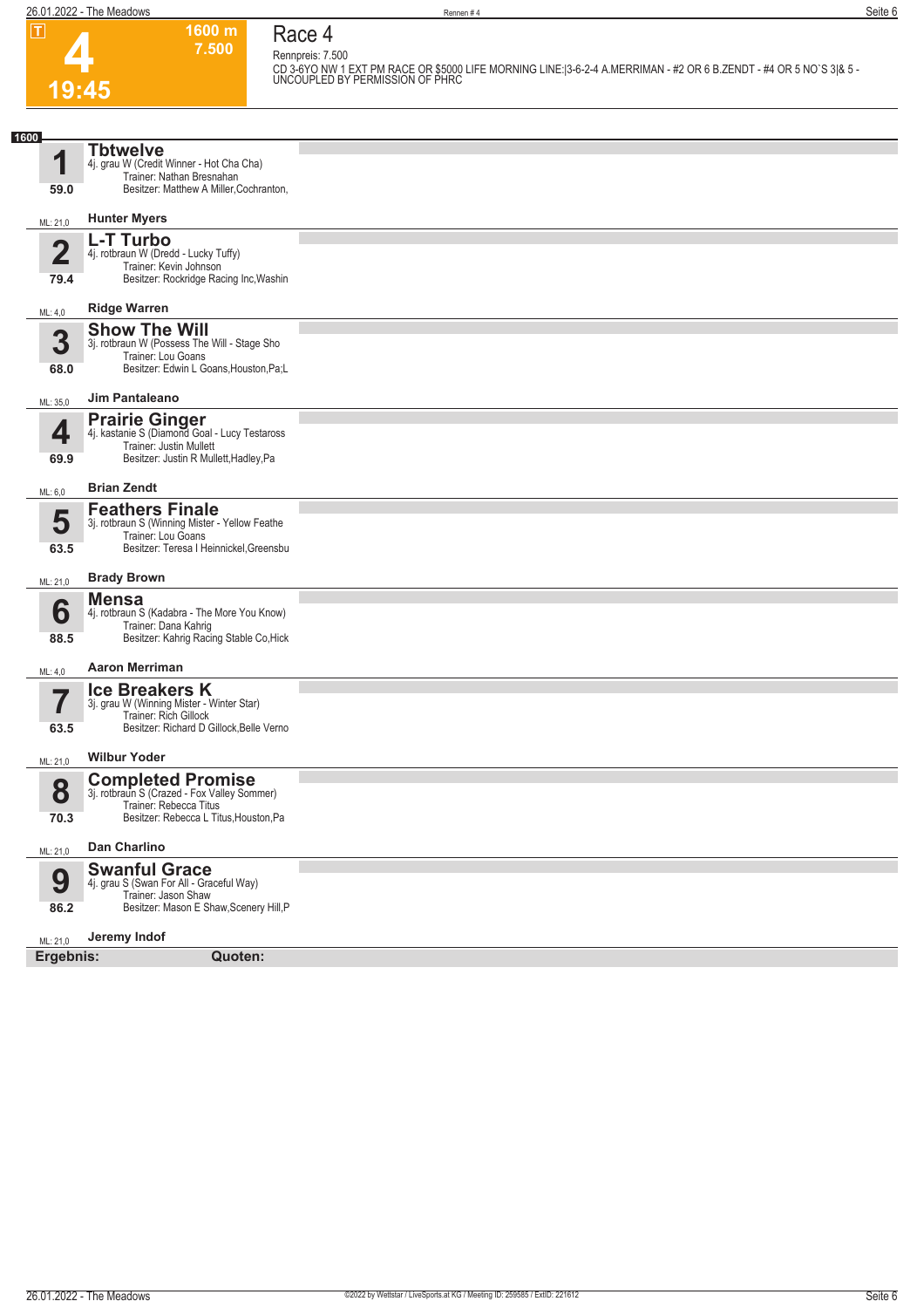**5**

**Race 5**

**5.800 Rennpreis: 5.800 CD CLAIM 3-6YO F& M NW 4 EXT PM RACES LIFE. CLAIM|PRICE \$12,500 W/A (PA SIRED OR OWNED) MORNING LINE:|8-3-1-5 J.PANTALEANO - #1 OR 9 B.BROWN - #5 OR 7** 

**1600 m**

| 20:05                           |                                                                                                                                                    | J.PANTALEANO - #TUR 9 B.BROWN - #5 OR 7 |
|---------------------------------|----------------------------------------------------------------------------------------------------------------------------------------------------|-----------------------------------------|
|                                 |                                                                                                                                                    |                                         |
| 1600<br>1                       | <b>Fire Shine</b><br>4j. grau S (Always A Virgin - Sunshine Sister)<br>Trainer: Brandon Presto                                                     |                                         |
| 68.0                            | Besitzer: Larry G Parlin, Washington, Pa                                                                                                           |                                         |
| ML: 55,0                        | Jim Pantaleano                                                                                                                                     |                                         |
| $\overline{\mathbf{2}}$<br>63.5 | <b>Sassy Sophia</b><br>4j. grau S (A Rocknroll Dance - Bale Lees)<br>Trainer: Rich Gillock<br>Besitzer: Barbara L Richardson, Washin               |                                         |
|                                 | <b>Wilbur Yoder</b>                                                                                                                                |                                         |
| ML: 21,0                        | <b>Notwhatshesaid</b>                                                                                                                              |                                         |
| 3<br>88.5                       | 4j. rotbraun S (Well Said - Yankee Affection)<br>Trainer: David Zito<br>Besitzer: David C Zito, Koppel, Pa                                         |                                         |
| ML: 5,0                         | <b>Aaron Merriman</b>                                                                                                                              |                                         |
| 4<br>72.6                       | <b>Nanny Finn</b><br>5j. rotbraun S (Big Bad John - The Shoe Fits)<br>Trainer: Ronald Lineweaver<br>Besitzer: Ronald L Lineweaver, Kittanni        |                                         |
| ML: 16,0                        | <b>James Dodson</b>                                                                                                                                |                                         |
| 5<br>86.2                       | <b>Cuonthebackstretch</b><br>5j. rotbraun S (Badlands Nitro - See You Hano<br>Trainer: Mark Goldberg<br>Besitzer: Rags To Riches Of Pa Llc, Wa     |                                         |
| ML: 55,0                        | Jeremy Indof                                                                                                                                       |                                         |
| 6<br>76.2                       | <b>Greyisthenewred</b><br>4j. grau S (Racing Hill - Redwalls)<br>Trainer: Dean Collins<br>Besitzer: Collin J Ryan, Freedom, Pa                     |                                         |
| ML: 8,0                         | <b>Dave Palone</b>                                                                                                                                 |                                         |
| 7<br>63.5                       | <b>Keystone Stevie</b><br>6j. rotbraun S (Bettor's Delight - Style)<br>Trainer: Ashley Brown<br>Besitzer: Christopher S Shaw, Washingt             |                                         |
| ML: 10,0                        | <b>Brady Brown</b>                                                                                                                                 |                                         |
| 8<br>59.0                       | Aint Watching<br>4j. rotbraun S (He's Watching - Aint A Fool Ok)<br>Trainer: Peter Stratton<br>Besitzer: Peter T Stratton, Washington,             |                                         |
|                                 | <b>Hunter Myers</b>                                                                                                                                |                                         |
| ML: 4,0<br>9<br>61.2            | <b>Heavy Handed Hanna</b><br>6j. rotbraun S (Millionaire Cam - Bluebird Corv<br>Trainer: Micheal Wallace<br>Besitzer: Micheal R Wallace, Washingto |                                         |
| ML: 21,0                        | <b>Shawn Johnston</b>                                                                                                                              |                                         |
| Ergebnis:                       | Quoten:                                                                                                                                            |                                         |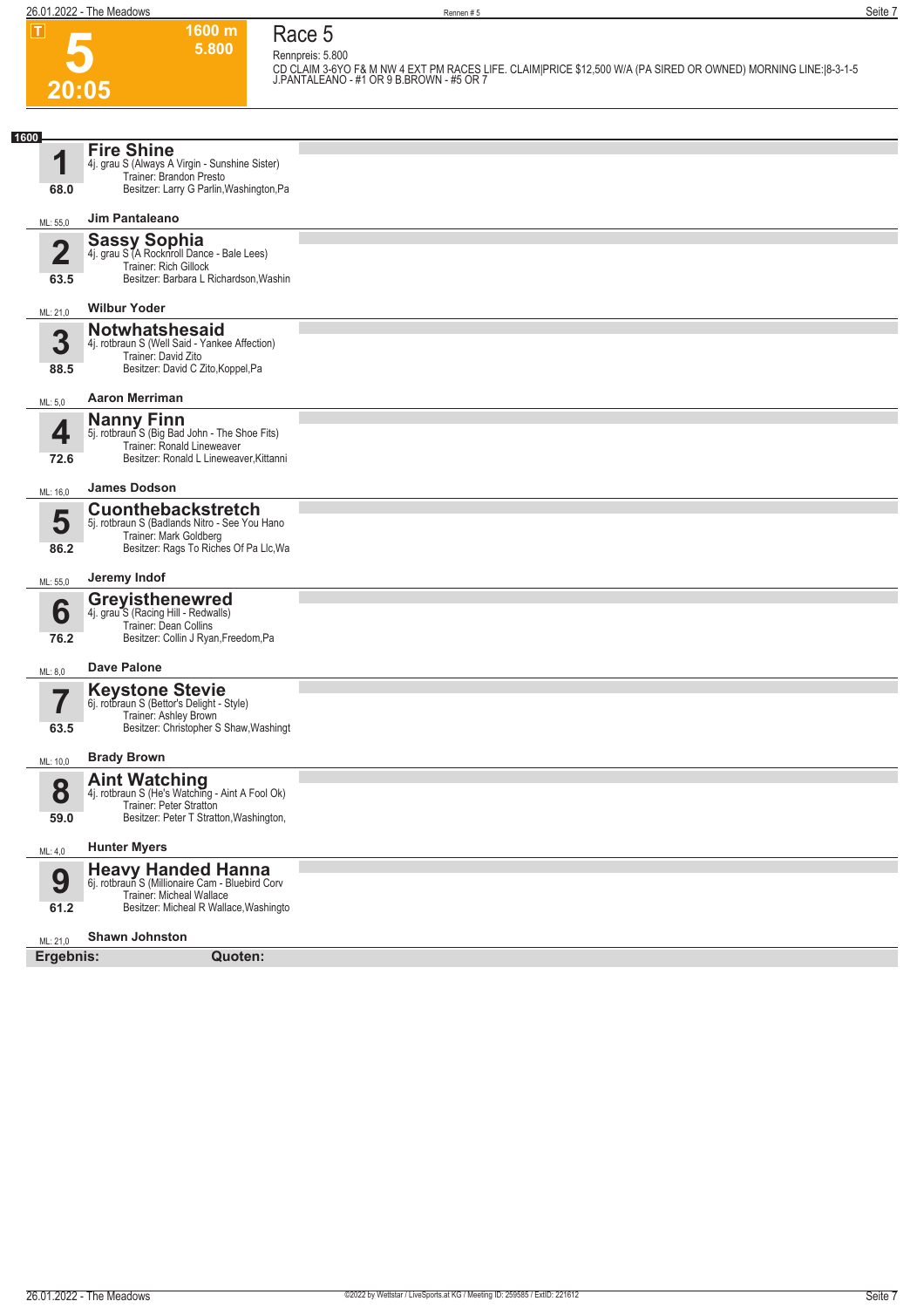#### **1600 m 11.000 Race 6**

**Rennpreis: 11.000**

**6 20:25**

CD WINNERS OF 4 BUT NOT MORE THAN 8 EXT PM RACES ORI\$40,000 LIFE NO. 10 STARTS FROM 2ND TIER MORNING<br>LINE:14-5-8-7 NO.8 - FIRST TIME LASIX A.MERRIMAN - #3,6,7 OR 8; D.PALONE - #4 OR 10 P.P. 10 TRAILS NO`S 1 & 6 AND 5|& 7 -

| 1600<br><b>It's So Fluffy</b><br>4j. rotbraun S (Banker Volo - Velvet Hall)<br>1<br>Trainer: Richard Perfido<br>Besitzer: Win Rhythm Stables Inc, Strou<br>68.0<br>Jim Pantaleano<br>ML: 21,0<br><b>Patrick's Way</b><br>$\overline{2}$<br>4j. rotbraun W (Father Patrick - Julia's Way)<br>Trainer: William Zendt<br>Besitzer: Douglas W Millard, Woodstock<br>70.3<br>Dan Charlino<br>ML: 21,0<br><b>Fawn De Touch</b><br>3<br>4j. rotbraun S (Touchdown Town - Nicole Hall)<br>Trainer: Miles Wollam<br>Besitzer: Byler Stable, Middlefield, Oh<br>74.8<br><b>Bryce Brocklehurst</b><br>ML: 8,0<br><b>Plumville Prince</b><br>4<br>4j. rotbraun H (Father Patrick - Lady Athens)<br>Trainer: Rich Gillock<br>Besitzer: Thomas A Brice, Plumville, Pa;<br>76.2<br><b>Dave Palone</b><br>ML: 4,0<br><b>Petro Hall</b><br>5<br>6j. rotbraun S (Angus Hall - Spare Time Rozie)<br>Trainer: Dana Kahrig<br>Besitzer: Last Chance Racing Stb, Tope<br>63.5<br><b>Brady Brown</b><br>ML: 5,0<br><b>Exhibition Day</b><br>5j. rotbraun W (Banker Volo - Velvet Hall)<br>6<br>Trainer: Richard Perfido<br>Besitzer: Kimberly Anne Martino, Washi<br>79.4<br><b>Ridge Warren</b><br>ML: 21,0<br><b>The Funk</b><br>7<br>5j. rotbraun W (Andover Hall - Jj's Message)<br>Trainer: Dana Kahrig<br>Besitzer: Kahrig Stable, Washington, Pa<br>59.0<br><b>Hunter Myers</b><br>ML: 7,0<br><b>Jula Magician</b><br>4j. rotbraun W (Kadabra - Nicole's Promise)<br>8<br>Trainer: Randy Bendis<br>Besitzer: Randy R Carlyle, Encinitas, Ca<br>88.5<br><b>Aaron Merriman</b><br>ML: 6,0 |  |  |
|-------------------------------------------------------------------------------------------------------------------------------------------------------------------------------------------------------------------------------------------------------------------------------------------------------------------------------------------------------------------------------------------------------------------------------------------------------------------------------------------------------------------------------------------------------------------------------------------------------------------------------------------------------------------------------------------------------------------------------------------------------------------------------------------------------------------------------------------------------------------------------------------------------------------------------------------------------------------------------------------------------------------------------------------------------------------------------------------------------------------------------------------------------------------------------------------------------------------------------------------------------------------------------------------------------------------------------------------------------------------------------------------------------------------------------------------------------------------------------------------------------------------------------------------------------------------------|--|--|
|                                                                                                                                                                                                                                                                                                                                                                                                                                                                                                                                                                                                                                                                                                                                                                                                                                                                                                                                                                                                                                                                                                                                                                                                                                                                                                                                                                                                                                                                                                                                                                         |  |  |
|                                                                                                                                                                                                                                                                                                                                                                                                                                                                                                                                                                                                                                                                                                                                                                                                                                                                                                                                                                                                                                                                                                                                                                                                                                                                                                                                                                                                                                                                                                                                                                         |  |  |
|                                                                                                                                                                                                                                                                                                                                                                                                                                                                                                                                                                                                                                                                                                                                                                                                                                                                                                                                                                                                                                                                                                                                                                                                                                                                                                                                                                                                                                                                                                                                                                         |  |  |
|                                                                                                                                                                                                                                                                                                                                                                                                                                                                                                                                                                                                                                                                                                                                                                                                                                                                                                                                                                                                                                                                                                                                                                                                                                                                                                                                                                                                                                                                                                                                                                         |  |  |
|                                                                                                                                                                                                                                                                                                                                                                                                                                                                                                                                                                                                                                                                                                                                                                                                                                                                                                                                                                                                                                                                                                                                                                                                                                                                                                                                                                                                                                                                                                                                                                         |  |  |
|                                                                                                                                                                                                                                                                                                                                                                                                                                                                                                                                                                                                                                                                                                                                                                                                                                                                                                                                                                                                                                                                                                                                                                                                                                                                                                                                                                                                                                                                                                                                                                         |  |  |
|                                                                                                                                                                                                                                                                                                                                                                                                                                                                                                                                                                                                                                                                                                                                                                                                                                                                                                                                                                                                                                                                                                                                                                                                                                                                                                                                                                                                                                                                                                                                                                         |  |  |
|                                                                                                                                                                                                                                                                                                                                                                                                                                                                                                                                                                                                                                                                                                                                                                                                                                                                                                                                                                                                                                                                                                                                                                                                                                                                                                                                                                                                                                                                                                                                                                         |  |  |
|                                                                                                                                                                                                                                                                                                                                                                                                                                                                                                                                                                                                                                                                                                                                                                                                                                                                                                                                                                                                                                                                                                                                                                                                                                                                                                                                                                                                                                                                                                                                                                         |  |  |
|                                                                                                                                                                                                                                                                                                                                                                                                                                                                                                                                                                                                                                                                                                                                                                                                                                                                                                                                                                                                                                                                                                                                                                                                                                                                                                                                                                                                                                                                                                                                                                         |  |  |
|                                                                                                                                                                                                                                                                                                                                                                                                                                                                                                                                                                                                                                                                                                                                                                                                                                                                                                                                                                                                                                                                                                                                                                                                                                                                                                                                                                                                                                                                                                                                                                         |  |  |
|                                                                                                                                                                                                                                                                                                                                                                                                                                                                                                                                                                                                                                                                                                                                                                                                                                                                                                                                                                                                                                                                                                                                                                                                                                                                                                                                                                                                                                                                                                                                                                         |  |  |
|                                                                                                                                                                                                                                                                                                                                                                                                                                                                                                                                                                                                                                                                                                                                                                                                                                                                                                                                                                                                                                                                                                                                                                                                                                                                                                                                                                                                                                                                                                                                                                         |  |  |
|                                                                                                                                                                                                                                                                                                                                                                                                                                                                                                                                                                                                                                                                                                                                                                                                                                                                                                                                                                                                                                                                                                                                                                                                                                                                                                                                                                                                                                                                                                                                                                         |  |  |
|                                                                                                                                                                                                                                                                                                                                                                                                                                                                                                                                                                                                                                                                                                                                                                                                                                                                                                                                                                                                                                                                                                                                                                                                                                                                                                                                                                                                                                                                                                                                                                         |  |  |
|                                                                                                                                                                                                                                                                                                                                                                                                                                                                                                                                                                                                                                                                                                                                                                                                                                                                                                                                                                                                                                                                                                                                                                                                                                                                                                                                                                                                                                                                                                                                                                         |  |  |
| Whiskey Lindy<br>8j. rotbraun W (Cantab Hall - Rum Boogie)<br>9<br>Trainer: William Provost<br>Besitzer: William W Provost, Meadow L<br>69.9                                                                                                                                                                                                                                                                                                                                                                                                                                                                                                                                                                                                                                                                                                                                                                                                                                                                                                                                                                                                                                                                                                                                                                                                                                                                                                                                                                                                                            |  |  |
| <b>Brian Zendt</b><br>ML: 9,0                                                                                                                                                                                                                                                                                                                                                                                                                                                                                                                                                                                                                                                                                                                                                                                                                                                                                                                                                                                                                                                                                                                                                                                                                                                                                                                                                                                                                                                                                                                                           |  |  |
| <b>Tanzanite Trixx</b><br>◀<br>4j. rotbraun S (Trixton - Classic Yankee)<br>Trainer: Jason Robinson<br>Besitzer: J M F Racing Llc, Freehold, Nj<br>61.2                                                                                                                                                                                                                                                                                                                                                                                                                                                                                                                                                                                                                                                                                                                                                                                                                                                                                                                                                                                                                                                                                                                                                                                                                                                                                                                                                                                                                 |  |  |
| <b>Shawn Johnston</b><br>ML: 21,0                                                                                                                                                                                                                                                                                                                                                                                                                                                                                                                                                                                                                                                                                                                                                                                                                                                                                                                                                                                                                                                                                                                                                                                                                                                                                                                                                                                                                                                                                                                                       |  |  |
| Ergebnis:<br>Quoten:                                                                                                                                                                                                                                                                                                                                                                                                                                                                                                                                                                                                                                                                                                                                                                                                                                                                                                                                                                                                                                                                                                                                                                                                                                                                                                                                                                                                                                                                                                                                                    |  |  |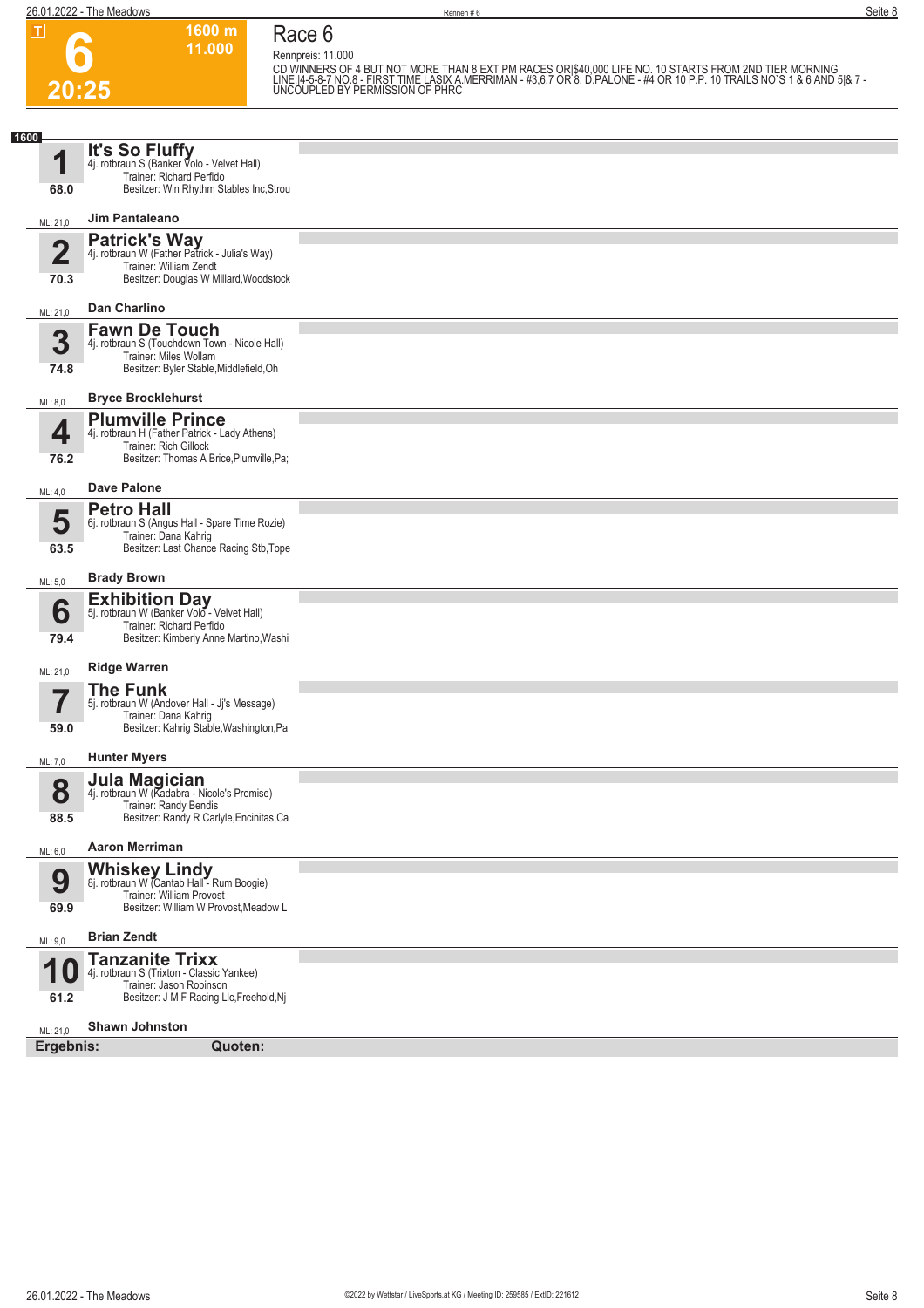**7 20:45** **Race 7**

**1600 m 10.300** 

**Rennpreis: 10.300**

CD ALL AGES F& M NW \$7500 LAST 5 STARTS AE: F& M NW 7[EXT PM RACES LIFE. AE: F& M WITH A TM RATING OF 82 ORILESS<br>AS OF 01/21/2022 OPTIONAL CLAIM F& M \$20,000 W/A NO. 10 STARTS FROM 2ND TIER MORNING LINE: 1-4-6-5|A.MERRIMAN

| 1600                            |                                                                                                                                             |  |
|---------------------------------|---------------------------------------------------------------------------------------------------------------------------------------------|--|
| 88.5                            | <b>Spanish Dream</b><br>8j. rotbraun S (Dream Away - Latin Liftoff)<br>Trainer: Andy Rickert<br>Besitzer: Nichole E Stahl, Republic, Oh     |  |
| ML: 35,0                        | <b>Aaron Merriman</b>                                                                                                                       |  |
|                                 | <b>Dorothy's Legacy</b><br>6j. rotbraun S (Art Major - Put On A Display)                                                                    |  |
| $\overline{\mathbf{2}}$<br>69.9 | Trainer: John Sullivan<br>Besitzer: Gregory A Usner, Pittsburgh, P                                                                          |  |
|                                 | <b>Brian Zendt</b>                                                                                                                          |  |
| ML: 10,0                        |                                                                                                                                             |  |
| 3<br>59.0                       | <b>Standing Respect</b><br>7j. rotbraun S (Western Terror - Respectable)<br>Trainer: Dana Kahrig<br>Besitzer: Enos Van Stanhope III, Groton |  |
| ML: 11,0                        | <b>Hunter Myers</b>                                                                                                                         |  |
|                                 | All Day Sunshine<br>5j. grau S (Sunshine Beach - Mustang Kensley                                                                            |  |
| 4                               | Trainer: Paul Corey<br>Besitzer: Kenneth Ashba, Burton, Oh                                                                                  |  |
| 63.5                            |                                                                                                                                             |  |
| ML: 4,0                         | <b>Brady Brown</b><br><b>Ellasen</b>                                                                                                        |  |
| 5                               | 8j. rotbraun S (Big Bad John - So Very Nice)<br>Trainer: Andy Rickert                                                                       |  |
| 70.3                            | Besitzer: Murdock Racing Stable Llc, W                                                                                                      |  |
| ML: 9,0                         | Dan Charlino                                                                                                                                |  |
| 6                               | Our G G<br>7j. braungra S (World Of Rocknroll - Our Gray                                                                                    |  |
| 76.2                            | Trainer: Steve Owens<br>Besitzer: Steven D Owens, Houston, Pa                                                                               |  |
| ML: 6,0                         | <b>Dave Palone</b>                                                                                                                          |  |
|                                 |                                                                                                                                             |  |
|                                 | <b>Amelias Courage A</b> 8j. grau S (Courage Under Fire - American Dre                                                                      |  |
| 79.4                            | Trainer: Richard Perfido<br>Besitzer: Win Rhythm Stables Inc, Strou                                                                         |  |
| ML: 21,0                        | <b>Ridge Warren</b>                                                                                                                         |  |
| 8                               | Just Zip It<br>7j. rotbraun S <sup>*</sup> (Cheyenne Rei - Roca Suave)                                                                      |  |
| 63.5                            | Trainer: Sarah Andrews<br>Besitzer: John E Mcgill, Albion, In                                                                               |  |
|                                 | <b>Wilbur Yoder</b>                                                                                                                         |  |
| ML: 13,0                        | <b>Westmont Z Tam</b>                                                                                                                       |  |
| 9                               | 5j. rotbraun S (Captaintreacherous - Eight Mile<br>Trainer: Mark Goldberg                                                                   |  |
| 86.2                            | Besitzer: Rags To Riches Of Pa Llc, Wa                                                                                                      |  |
| ML: 21,0                        | Jeremy Indof                                                                                                                                |  |
|                                 | <b>Leave Her Wild</b><br>4j. rotbraun S (Domethatagain - Iemma Machi                                                                        |  |
| 68.0                            | Trainer: Dane Snyder<br>Besitzer: Danielle Lee Snyder, Washing                                                                              |  |
| ML: 11,0                        | Jim Pantaleano                                                                                                                              |  |
| Ergebnis:                       | Quoten:                                                                                                                                     |  |
|                                 |                                                                                                                                             |  |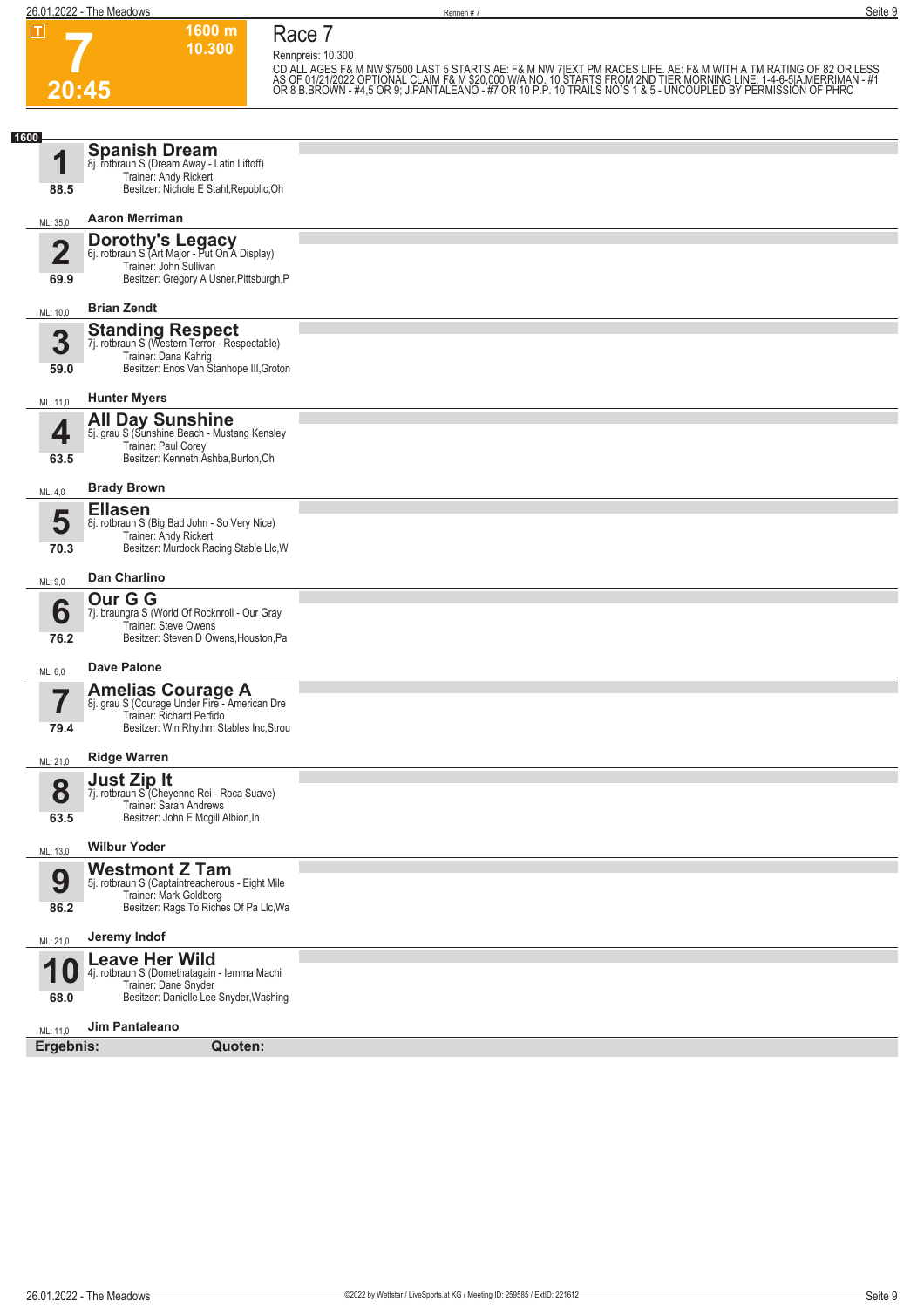**CD CLAIM 3-7YO NW 10 EXT PM RACES LIFE. CLAIM PRICE|\$17,500 W/A MORNING LINE: 5-6-4-8 B.ZENDT - #1 OR 9|A.MERRIMAN - #2 OR 8** 

## **Race 8 Rennpreis: 7.500**

**1600 m 7.500** 

**8 21:05**

| 1600                    |                                                                             |  |  |  |  |
|-------------------------|-----------------------------------------------------------------------------|--|--|--|--|
|                         | <b>Cafe Americano</b>                                                       |  |  |  |  |
| 1                       | 5j. rotbraun W (Father Patrick - Creamy Mimi)<br>Trainer: Dana Kahrig       |  |  |  |  |
| 69.9                    | Besitzer: Kahrig Racing Stable Co, Hick                                     |  |  |  |  |
| ML: 13,0                | <b>Brian Zendt</b>                                                          |  |  |  |  |
| $\overline{\mathbf{2}}$ | <b>Laney</b><br>5j. rotbraun S (Mr Cantab - Jesse Lane)                     |  |  |  |  |
|                         | Trainer: Chas Norris                                                        |  |  |  |  |
| 63.5                    | Besitzer: Adam M Deluna, Columbus, O                                        |  |  |  |  |
| ML: 16,0                | <b>Brady Brown</b>                                                          |  |  |  |  |
|                         | <b>Opportunist</b>                                                          |  |  |  |  |
| 3                       | 6j. grau W (Dejarmbro - Abc Easter)<br>Trainer: Richard Perfido             |  |  |  |  |
| 79.4                    | Besitzer: Gal Racing Llc, Aliso Veijo, Ca                                   |  |  |  |  |
| ML: 9,0                 | <b>Ridge Warren</b>                                                         |  |  |  |  |
|                         | <b>Love Of Prayers</b><br>6j. rotbraun S (Guccio - Northern Miss Hall)      |  |  |  |  |
| 4                       | Trainer: Brandon Presto                                                     |  |  |  |  |
| 68.0                    | Besitzer: Paga Racing Llc, Woodstock,                                       |  |  |  |  |
| ML: 55,0                | Jim Pantaleano                                                              |  |  |  |  |
|                         | <b>R Herbie Blue Chip</b>                                                   |  |  |  |  |
| 5                       | 5j. grau W (Here Comes Herbie - New Hamps<br>Trainer: Randy Bendis          |  |  |  |  |
| 59.0                    | Besitzer: Randall B Bendis, Bridgeville,                                    |  |  |  |  |
| ML: 3,0                 | <b>Hunter Myers</b>                                                         |  |  |  |  |
|                         | <b>Poker Play</b>                                                           |  |  |  |  |
| 6                       | 5j. grau W (Yankee Glide - Caviar And Kisses)<br>Trainer: Dirk Simpson      |  |  |  |  |
| 76.2                    | Besitzer: Dirk Simpson Stable Inc, Mea                                      |  |  |  |  |
| ML: 45,0                | <b>Dave Palone</b>                                                          |  |  |  |  |
|                         | <b>Show Em All Lindy</b><br>7j. rotbraun W (Cantab Hall - Lindy's Showgirl) |  |  |  |  |
| 7                       | Trainer: Jeffrey Indof                                                      |  |  |  |  |
| 86.2                    | Besitzer: Jeffrey W Indof, Rostraver Tw                                     |  |  |  |  |
| ML: 21,0                | Jeremy Indof                                                                |  |  |  |  |
|                         | <b>Luvcrunchess</b>                                                         |  |  |  |  |
| 8                       | 6j. rotbraun S (Dontyouforgetit - Velten Ladolc                             |  |  |  |  |
| 88.5                    | Trainer: Steven Walters<br>Besitzer: P T Stable, Brick, Nj                  |  |  |  |  |
| ML: 8,0                 | <b>Aaron Merriman</b>                                                       |  |  |  |  |
|                         |                                                                             |  |  |  |  |
| 9                       | Shade Of Grayson<br>7j. grau W (Crazed - Kj Hall)                           |  |  |  |  |
| 70.3                    | Trainer: William Provost<br>Besitzer: William W Provost.Meadow L            |  |  |  |  |
|                         | Dan Charlino                                                                |  |  |  |  |
| ML: 21,0                | Ergebnis:<br>Quoten:                                                        |  |  |  |  |
|                         |                                                                             |  |  |  |  |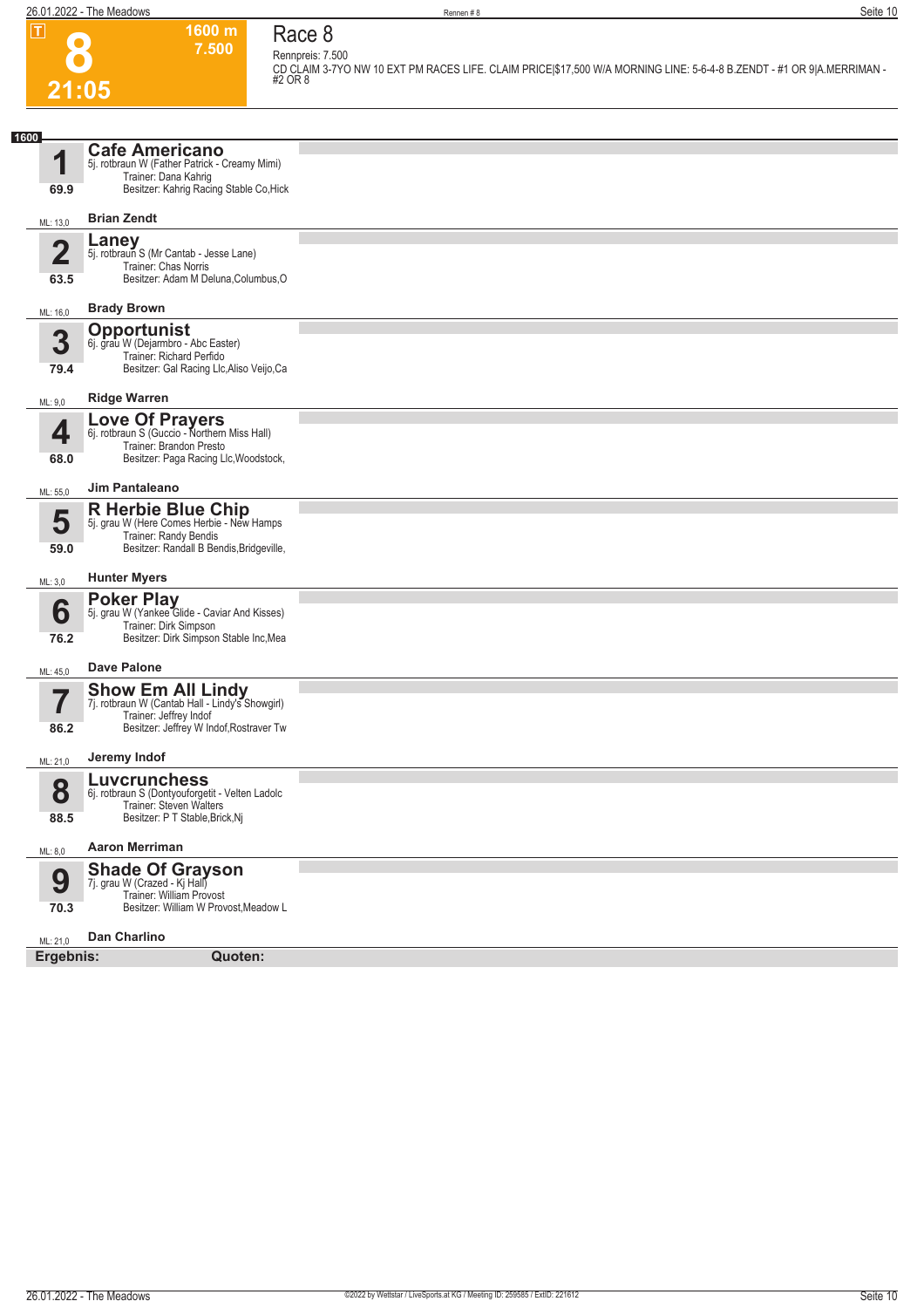**9**

**21:25**

**Race 9**

**Rennpreis: 9.300**

**1600 m 9.300** 

CD ALL AGES F& M NW \$5500 LAST 5 STARTS W/O \$42,000 IN|2021-2022 NE. AE: F& M WITH TM RATING OF 79 OR LESS|AS OF<br>01/21/2022 NO. 10 STARTS FROM 2ND TIER MORNING LINE: 3-4-2-5 A.MERRIMAN - #1,2,3,7 OR 9 P.P. 10 TRAILS

| 1600      |                                                                                                                                       |  |
|-----------|---------------------------------------------------------------------------------------------------------------------------------------|--|
| 1         | <b>Sin City Lori</b><br>6j. rotbraun S (Western Ideal - Kat N Mouse)<br>Trainer: Alan Davadik                                         |  |
| 70.3      | Besitzer: M J & L M Callipare, Las Vega                                                                                               |  |
| ML: 11,0  | Doug Snyder                                                                                                                           |  |
| n<br>88.5 | <b>In Love Again</b><br>6j. grau S (Dragon Again - Lovin A Fool)<br>Trainer: William Popio<br>Besitzer: W P Popio, Mercer, Pa; B E We |  |
|           | <b>Aaron Merriman</b>                                                                                                                 |  |
| ML: 5,0   | <b>Bad Tigress</b>                                                                                                                    |  |
| 3<br>86.2 | 7j. rotbraun S (Big Bad John - Tigress Woods)<br>Trainer: Dan Walski<br>Besitzer: Walski Stables Llc, Transfer, P                     |  |
| ML: 4,0   | Jeremy Indof                                                                                                                          |  |
|           | <b>Circle The Page</b><br>8j. rotbraun S (Real Artist - Queen Marie)                                                                  |  |
| 4<br>59.0 | Trainer: John Sullivan<br>Besitzer: Michael S Marocco, Livonia, Mi                                                                    |  |
|           | <b>Hunter Myers</b>                                                                                                                   |  |
| ML: 45,0  | <b>Dancin' Anna</b>                                                                                                                   |  |
| 5         | 6j. grau S (Fred And Ginger - Best Card)<br><b>Trainer: Lester Mullet</b>                                                             |  |
| 68.0      | Besitzer: Chris U Hostetler, Sandy Lake                                                                                               |  |
| ML: 8,0   | Jim Pantaleano                                                                                                                        |  |
| 6         | <b>Hired Luck</b><br>5j. rotbraun S (Tellitlikeitis - Lady Luck Killean)<br>Trainer: Irwin Rosenthal                                  |  |
| 79.4      | Besitzer: John Di Antonio Jr, S Dennis,                                                                                               |  |
| ML: 13,0  | <b>Ridge Warren</b>                                                                                                                   |  |
|           | <b>Tobins Secret</b><br>8j. rotbraun S (Proven Lover - Hot Fusion)                                                                    |  |
|           | Trainer: Chas Norris<br>Besitzer: Ameer Najor, West Bloomfield                                                                        |  |
| 76.2      |                                                                                                                                       |  |
| ML: 21,0  | <b>Dave Palone</b>                                                                                                                    |  |
| 8         | <b>Morning Shadow</b><br>6j. rotbraun S (Shadow Play - Fan For Life)                                                                  |  |
| 74.8      | Trainer: Chris Oluvic<br>Besitzer: Chris M Oluvic, Cranberry Tw                                                                       |  |
| ML: 21,0  | Dan Rawlings                                                                                                                          |  |
| 9         | <b>Easy Three</b><br>7j. rotbraun S (Mach Three - Easy De Vie)                                                                        |  |
| 63.5      | Trainer: Peter Stratton<br>Besitzer: Lases Racing, Sheridan, Mi                                                                       |  |
| ML: 21,0  | <b>Wilbur Yoder</b>                                                                                                                   |  |
| и         | <b>Big Bad Mosa</b><br>5j. grau S (Big Bad John - Cammosa)                                                                            |  |
| 63.5      | Trainer: Jason Robinson<br>Besitzer: Ameer Najor, West Bloomfield                                                                     |  |
| ML: 11,0  | <b>Brady Brown</b>                                                                                                                    |  |
| Ergebnis: | Quoten:                                                                                                                               |  |
|           |                                                                                                                                       |  |